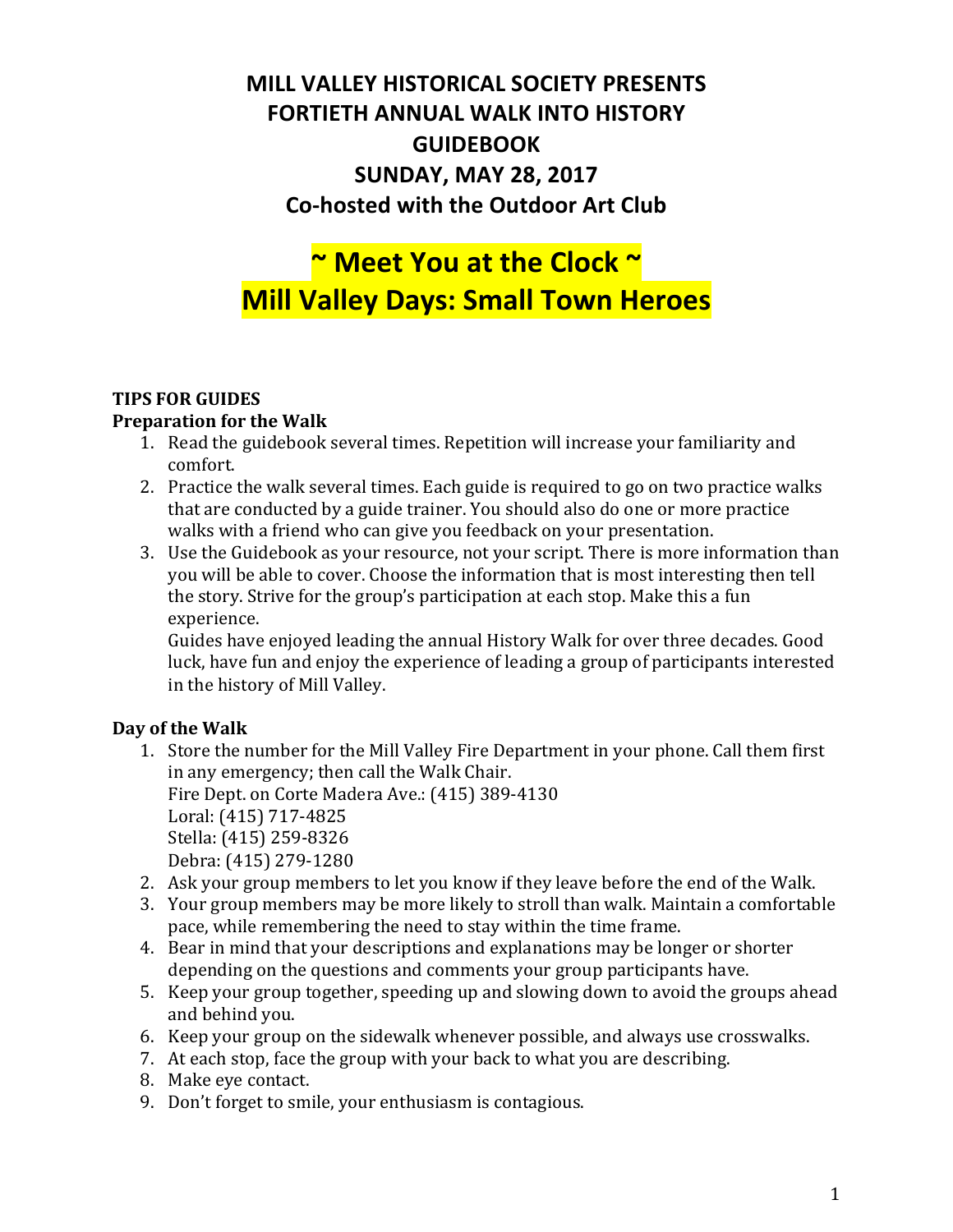### *Exit Outdoor Art Club side gate.*

*Stand with your back to the street and look at the group.* Introduce yourself. Ask others to introduce themselves. *Icebreaker questions for the group:* 

- 1) Is this your first history walk? (show of hands)
- 2) Do you live in Mill Valley? If so, for how long?

#### **Moment of appreciation: (PHOTO OF LUCRETIA HANSON LITTLE)**

*Before* we get started we want to thank Lucretia Hanson Little, former secretary to the Mill Valley City Council from 1951-1973. Lucretia was legendary for her *preservation efforts; dumpster diving in the City Hall parking lot to retrieve*  valuable historical documents that were considered disposable by staff bent on *cleaning out files. At one point the mayor found her rummaging through his waste paper basket and asked what she doing. She answered "Mayor, you* throwing away some very important papers."

*Her salvaged materials are now stored in Mill Valley Public Library history room,* which is named after her. The History Room was dedicated in 1977 (40 years ago *this June!)*

#### **Introduction:**

**Today's Back into History Walk is an opportunity to appreciate the long history** of community action that has "fueled" this town's development from its earliest settlement in 1890.

We'll visit historic buildings, recognize the significance of local art and trees, and appreciate some of the amazing people who helped make Mill Valley what it is **today.**

We'll say hi to local merchants as they share refreshment.

And we'll meet our town's fire crew at the Fire Station and learn the history of the fire department, including the disastrous 1929 fire which burned from July 2 **to July 5.**

We'll end our history walk at the clock in Depot Plaza; a beautiful clock whose **history embodies what it means to live in a town that appreciates the importance of community involvement.**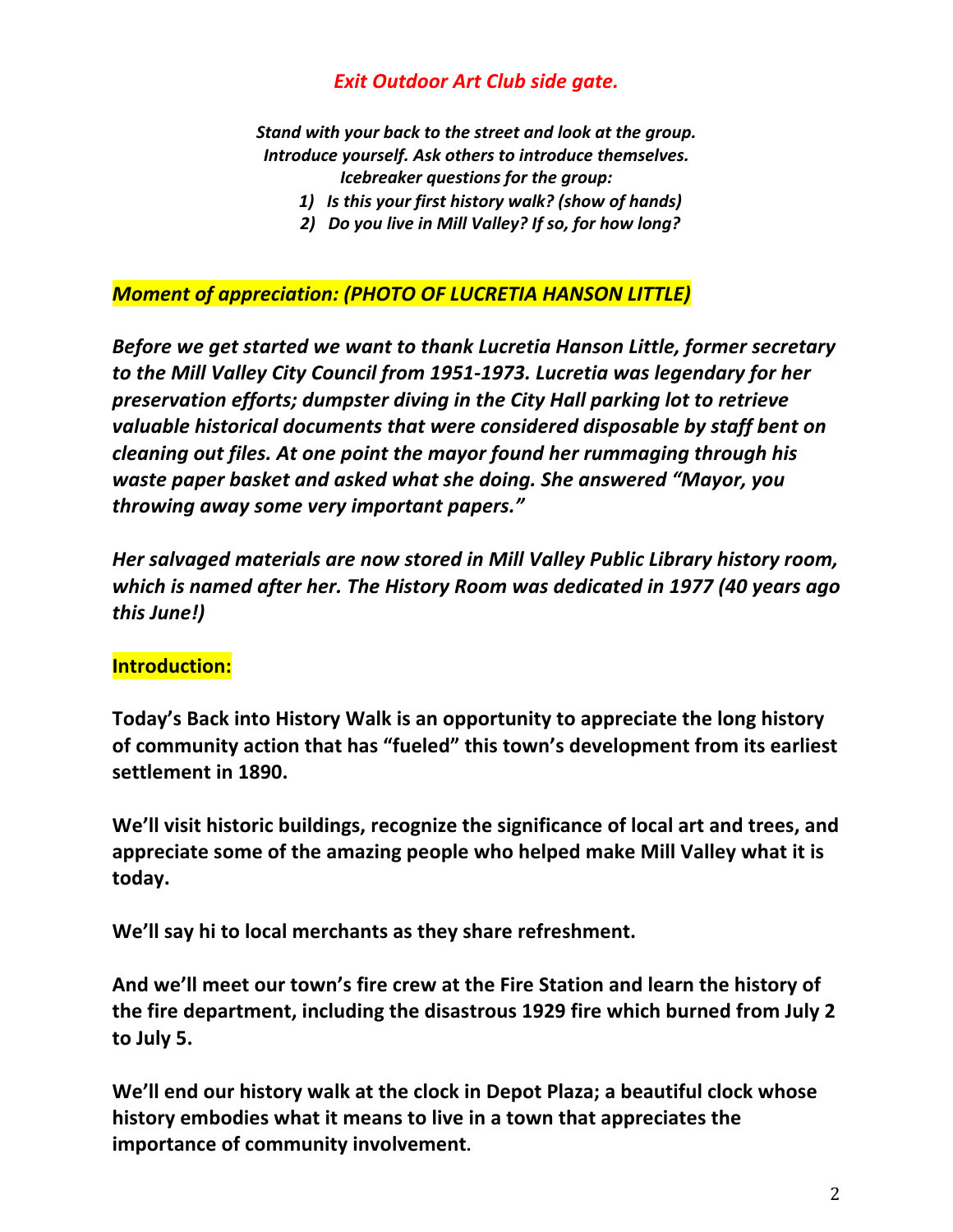### *Walk to the right of the Outdoor Art Club entrance (don't block the entrance).*



#### **Stop 1: OUTDOOR ART CLUB and Laura Lyon White (PHOTO)**

- There's no way to talk about Laura White without seeming to gush. She was a woman of great spirit and generosity. A wild child at first, but later tempered by experience and determination, she was a forward thinking woman and a suffragette, and the progressive civic actions that she and other women of her time were often responsible for real change to public policy. The accolades for their efforts often went to men, who simply stepped in to push through laws and policy after the heavy lifting had been done.
- Laura and Lovell White and their son Ralston were prominent Mill Valley citizens. Laura founded the California Club of San Francisco in 1897, one of the most successful women's associations of the day, with a membership of 500 women. She defended the need for art and open space as a necessity for health and mental well-being. In 1902, angered by wanton tree cutting, Laura decided Mill Valley needed an Outdoor Art League much like the one that became part of the California Club in SF.
- Much of what makes Mill Valley really special: the art, the natural beauty, the cleanliness and the culture, were put into place by Laura White and other women like her, during Mill Valley's early years.

#### *Just in case people ask:*

• The Outdoor Art Club was built in 1904 and designed by the famous architect *Bernard Maybeck (His fee was a mere \$165.37). The total cost to build, including the \$3,000 cost of the lot was: \$6,315.67. It took only 3 months to build.* 

*Cross street to El Paseo/ Position group near the Francis of Assisi mosaic so they can look at the stairs and into the walkway.*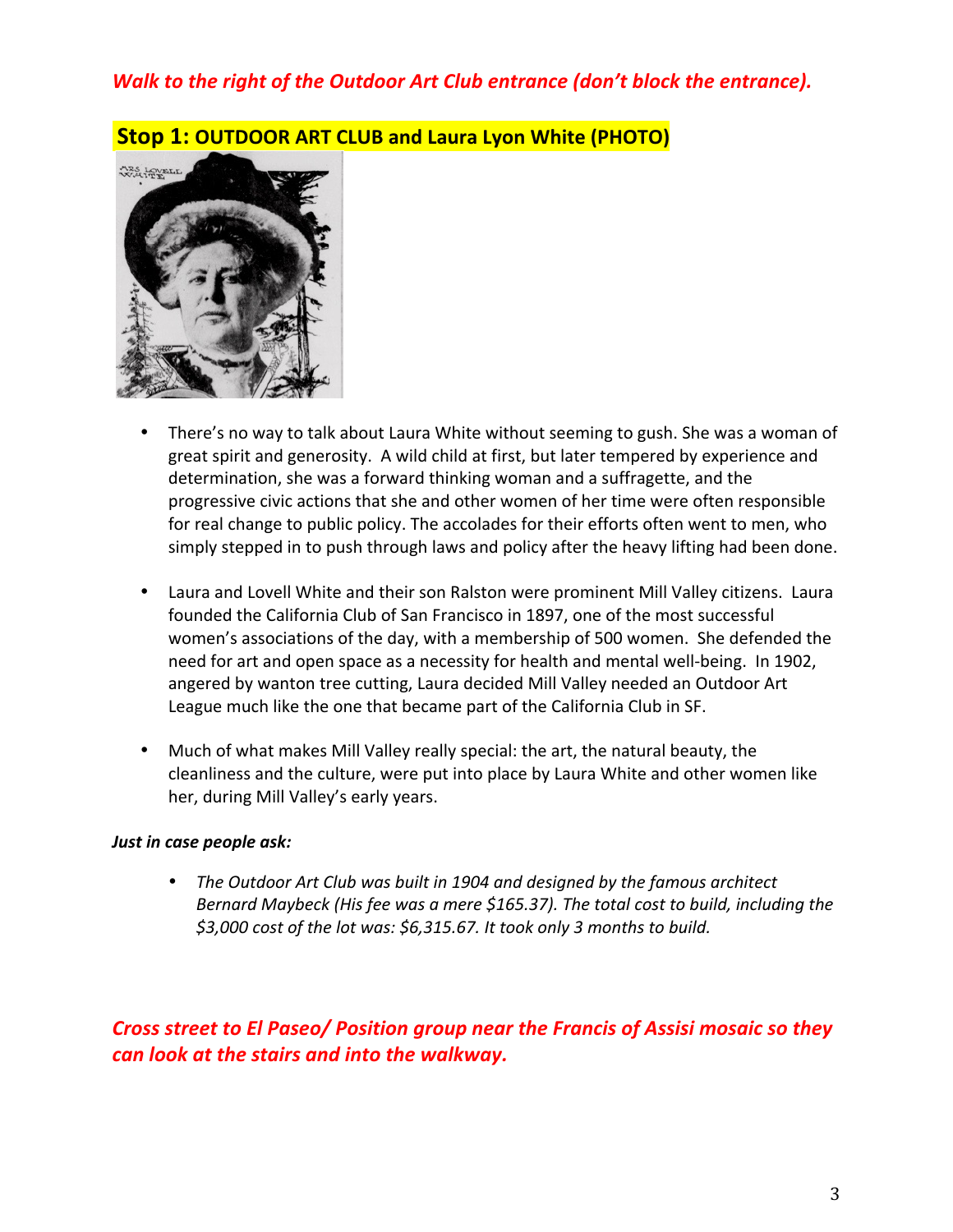### **STOP 2: El PASEO / Edna Foster (PHOTO)**



- **Edna Foster** was a dreamer and community activist. Like Laura White, Edna served on committees and boards, attended meetings at the Mill Valley Planning Commission and was one of the founders of MV Community Church. She was a member of the Marin Art and Garden Club, the Marin Historical Society, the Outdoor Art Club, the Mill Valley Book Club and the San Francisco Tea Club. She shared her husband Henry's love of music and her father's fascination with the occult.
- In 1936, Edna described the three-story Holtum building at 15 Throckmorton as an eyesore. After leaving meetings at the Outdoor Art Club she would see the broken down building across the street and it annoyed her. She said, "My, I wish somebody would buy that ugly old building and do something with it!" Finally, in 1938 that "somebody" would become Edna and her husband who purchased the apartment complex and the property around it.
- Edna conceived that El Paseo could be a place where artists and craftsmen could live, create and show their work. There were shops, two courtyards and professional offices along El Paseo Lane and apartments upstairs.
- In 1940, renovation began under the direction of Augustus Costigan, who shared Edna's vision of an Old World passageway of shops and art galleries like the pathways of Spanish towns, which had, according to Edna, "charm and interest enough for the señors to take their señoritas out for a stroll."
- The complex was built in stages over 8 years. Part of that time Gus was in Italy, building bridges and other war-related structures with the Army Combat Engineers. At nights, in foxholes or basements of bombed-out buildings, Gus often worked by candlelight on plans for El Paseo. The influence of the Italian architecture in which Gus found himself at that time is evident here today.
- Edna and Gus designed a complex of buildings to stretch from Throckmorton to Sunnyside.
- They used huge beams from an old building at Fort Cronkhite; rail ties from the Scenic railway; wrought iron fixtures from the Guatemala Building at the World Fair on Treasure Island. Gus ornamented doors with wine bottle bottoms to create a stainedglass image.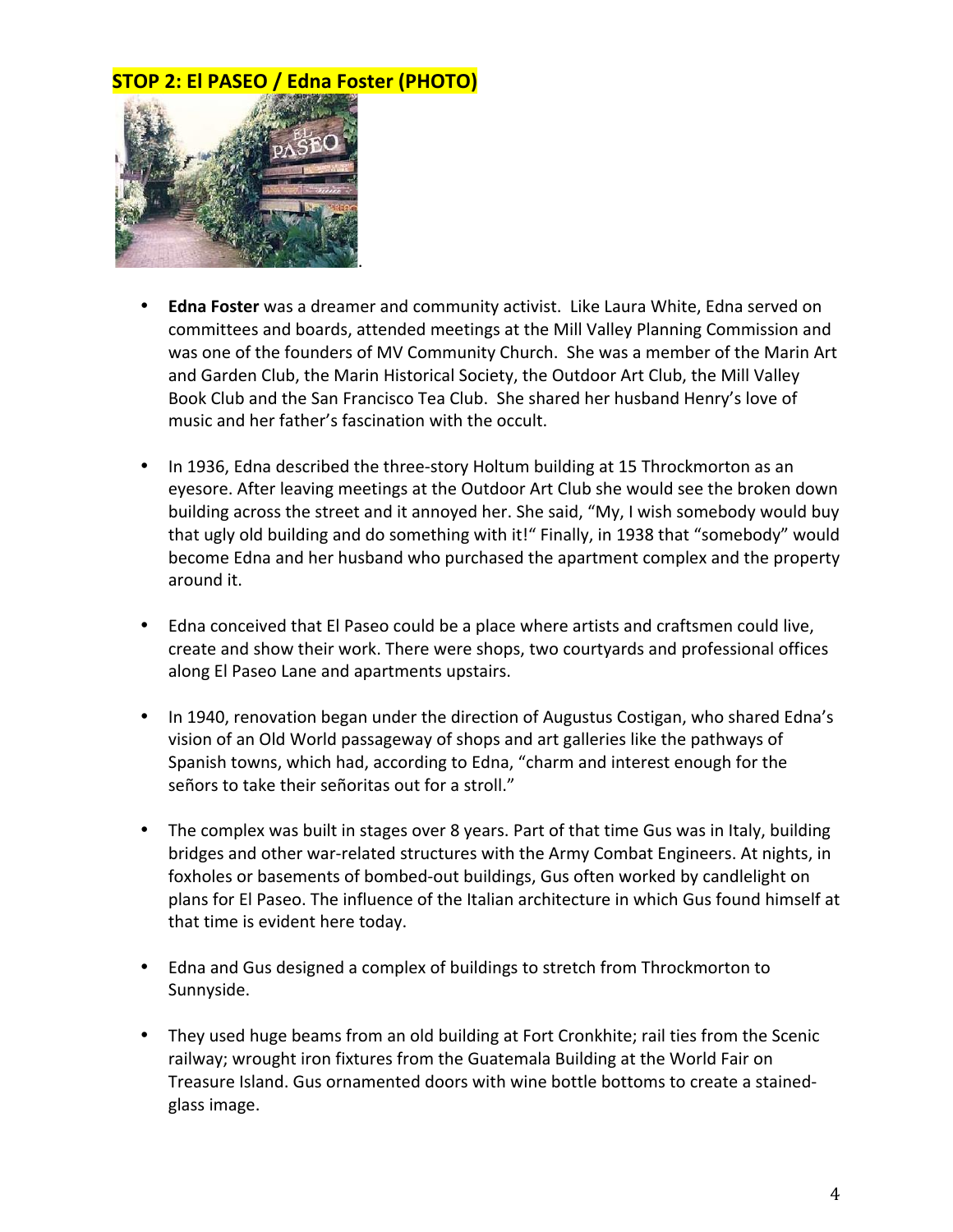- Wooden signs were carved by Henry Foster. Henry carved many of the beams and the balustrades, as well. Not to be left out, Edna's 87-year-old uncle carved the circular supports for the second-floor railings.
- Perhaps the most interesting feature was the pathway itself, designed with a natural slope toward its center to suggest years of foot traffic by sandal-shod padres. And in case you're wondering, in Spanish the name El Paseo, means "walk" or "stroll".
- Construction was completed in 1948. The grand opening was an important and celebratory Mill Valley event. Edna wore a specially crafted peasant dress (photo) and Gus Costigan and those who had worked with him, presented a shrine with a mosaic of **St. Francis, made by Alyn Stretter**, to El Paseo.
- Edna was a lively spirit and much loved in Mill Valley. She was an indulgent landlord who regarded her tenants as family. She said about building El Paseo: "So many people were involved, that actually, it was a community project."

**FUN FACT:** El Paseo restaurant has been continuously open since 1948. (~70 years)

Sammy Hagar moverd to Mill Valley from SF after hearing Rita Abrams Mill Valley song. He bought El Paseo approximately 7 years ago because he wanted a hometown restaurant. He loved the building but it had gone downhill. Retrofitting and renovation cost over \$1 million dollars with many unforeseen costs due to upgrades that hadn't been done for many years, far more expensive than he'd planned and wanted, but Sammy said, "I'm happy with the outcome of the business. I love the place."

### After exiting El Paseo, stop a few feet to the right on Sunnyside, stand near the *water pipes.*

#### **STOP 3: TALK ABOUT PAST FIRES (PHOTO)**

Our next stop will be in front of the homes of two of Mill Valley's former fire **chiefs.** 

Before we go on to our next stop, let's talk about a very important event in Mill **Valley history, the 1929 fire.**

- We live on and near Mt Tam and fire is a constant concern. Where there is a threat of fire there must be firefighters. In our town's early development our fire dept consisted mostly of volunteers. In 1929 there was only a paid Fire chief and 3 paid firefighters, augmented by a volunteer coalition. If you're a volunteer firefighter, you have to get to the station quickly, which is why many of the houses positioned close to downtown MV once housed firemen and their families.
- There have been several major fires on Mt Tamalpais, the most destructive being in 1913 and 1929.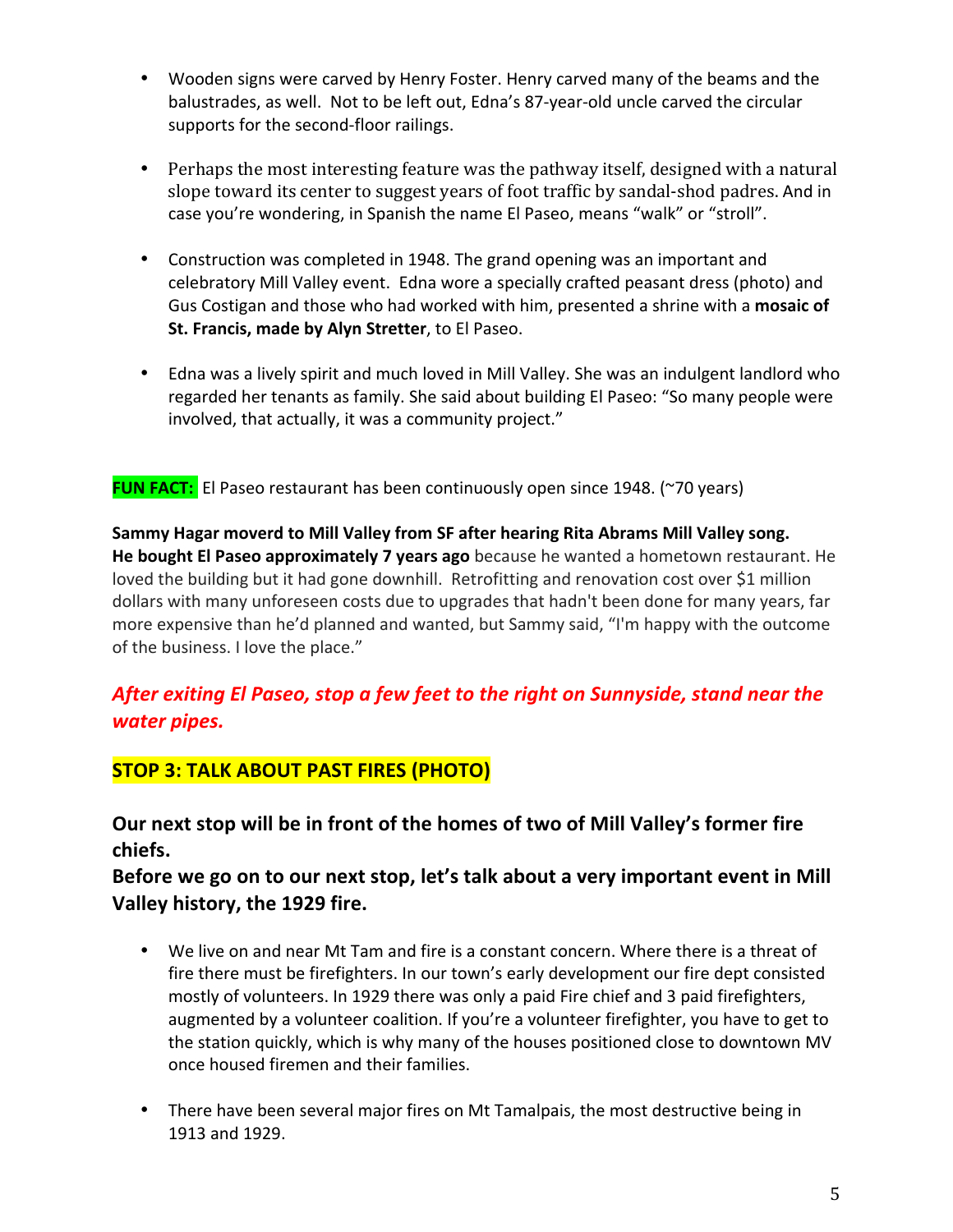- In 1929 what began as a "thin gray wisp of smoke" quickly "galloped" into a firestorm that spread like fingers of fog, some houses burned while the houses next door were saved. The fire closed the town. It burnt 117 houses, scorched others and turned over 2,400 acres of land into white-hot ash. And would have burned much more if the wind hadn't shifted direction turning the fire away from the business district, just 2 blocks from the railway station.
- Mill Valley Fire Chief Clinton Thoney (whose house we're about to visit) brought in help from local firefighting agencies from all over Marin and San Francisco. The SF Fire Dept sent 2 engines and 2 chemical wagons but their couplings didn't match Mill Valley's equipment. This problem instigated an effort to universalize all fire fighting coupling equipment.
- Civilians volunteered and occasionally were drafted into service. This "volunteer" force fought with forestry shovels and hand tools, because the water system was limited and fire equipment could not create sufficient water pressure to compensate for elevation increases and friction due to long hoses.
- High school boys and older students were the most persistent workers throughout the day and into the night, taking on difficult tasks and "enduring like mature men."
- Mill Valley banded together to fight the fire and to feed and administer to the army of volunteers. The Outdoor Art Club became a hospital and refreshment station. Scout Hall became a mess hall. Over 4,000 residents, soldiers and professionals fought the fire.

#### **FUN FACT: Today smoking is legally prohibited on Mt Tam.**

### *Walk down Sunnyside, stopping in front of 15 Sunnyside*



### **STOP 4: THOMAS AND JANE BAGSHAW HOUSE / 12 SUNNYSIDE ( PHOTO)**

- The Bagshaw family has an interesting history. Around 1902, Thomas and Jane Bagshaw and their two older sons, Fred and Sam, emigrated from Cardiff Wales and settled in Mill Valley. Two other sons, Sydney and Jack were born here in MV.
- Tom," as the father was known, was arrested in 1907 for operating a "blind pig" on Miller Avenue. "Blind Pig" was the term used for sometimes-illegal bars that opened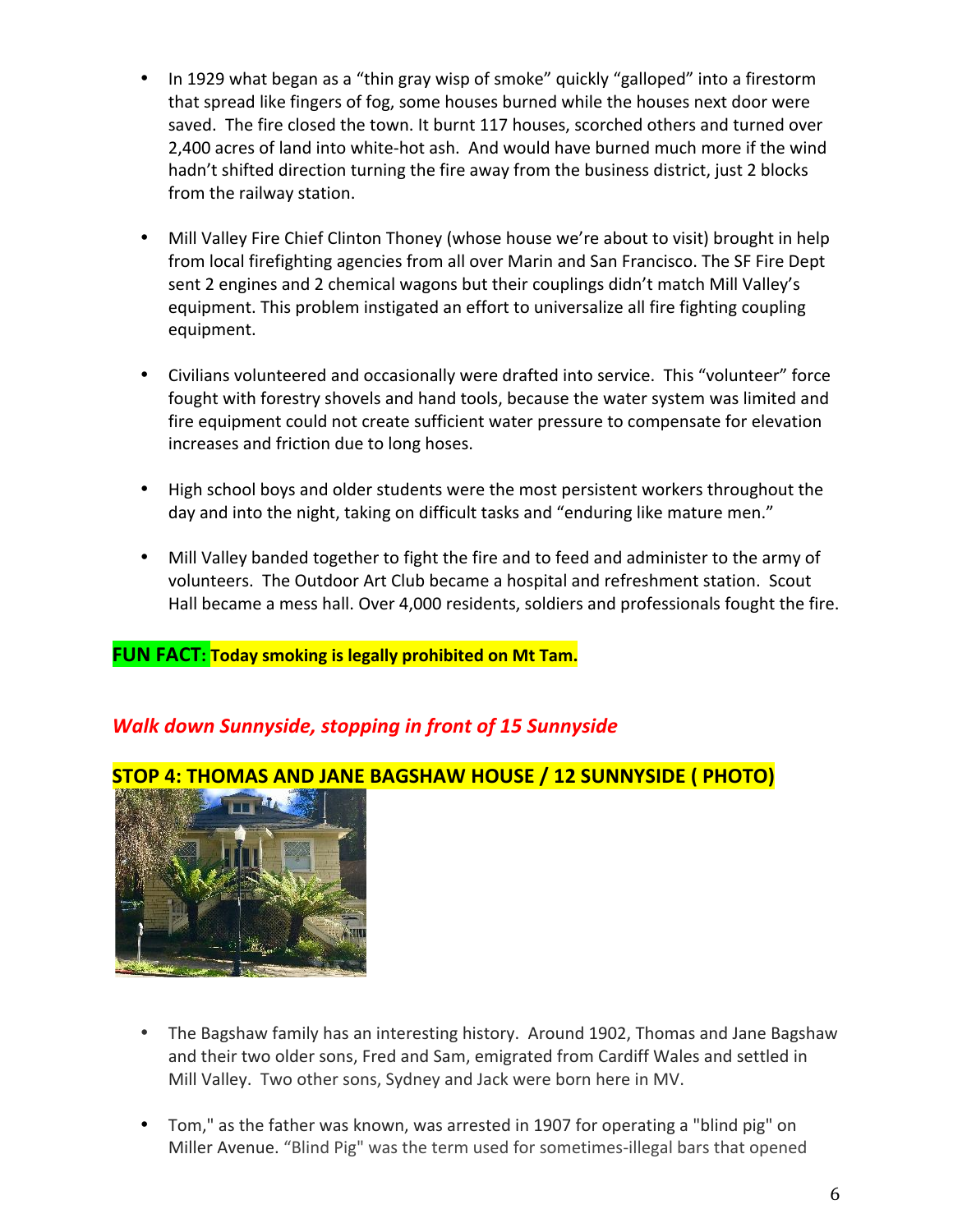outside Mill Valley town limits to circumvent the town's "dry" law. At the time they lived adjacent to "Jagtown". The district earned the name "Jagtown" or "Jagville", "jag" being a term for intoxication. Most blind pigs were in an area near what is now Sunnyside.

- 12 Sunnyside Avenue was the Bagshaw family home from 1914-1946.
- Tom volunteered as Mill Valley Fire Chief for only one year (1912) and was active in the fire department for many years, as were other members of the Bagshaw family.
- Tom and Jane's son, Thomas Frederick "Fred" Bagshaw became Mayor of Mill Valley later in the 1930's and led the drive to acquire the golf course.
- Bagshaw descendants still live in Mill Valley and you can access their oral history's online (MV Library website) and in the Lucretia Little History room.

FUN FACT: Article in a Feb 6, 1907, SF Newspaper: "Blind Pig" Man Fined Heavily. Justice Renner exacts \$300 from Tom Bagshaw of Mill Valley Town. A "Blind Pig" (speakeasy, also called a blind pig) run by Tom Bagshaw offended the sacred precincts of quiet Mill Valley town. Bagshaw kept a refreshment parlor within a stone's throw of the licensed Sequoia saloon. When thirsty customers wanted whisky at Bagshaw's, they called for "Hardware." Steam beer was called "ginger ale".



.

### **STOP 5: THONEY HOUSE / 15 SUNNYSIDE (PHOTO)**

- Here is another house occupied by some of our town's early firefighters. Mr. and Mrs. Charles Thoney and their growing family enjoyed visiting Mill Valley for their nature outings. And in 1904 purchased this lot, which was vacant, and built on it a platform for their tent.
- After the 1906 earthquake, they built this house and moved to Mill Valley permanently with their 8 sons and a daughter. Three wells supplied the family with their water.
- Charley, formerly a fireman in San Francisco, served as a Mill Valley volunteer fireman and later became full time when the position paid.
- When the "Iron Horse" engine made its appearance in the Mill Valley Fire Dept., there was no place immediately to stable all the horses needed to pull the engine, and a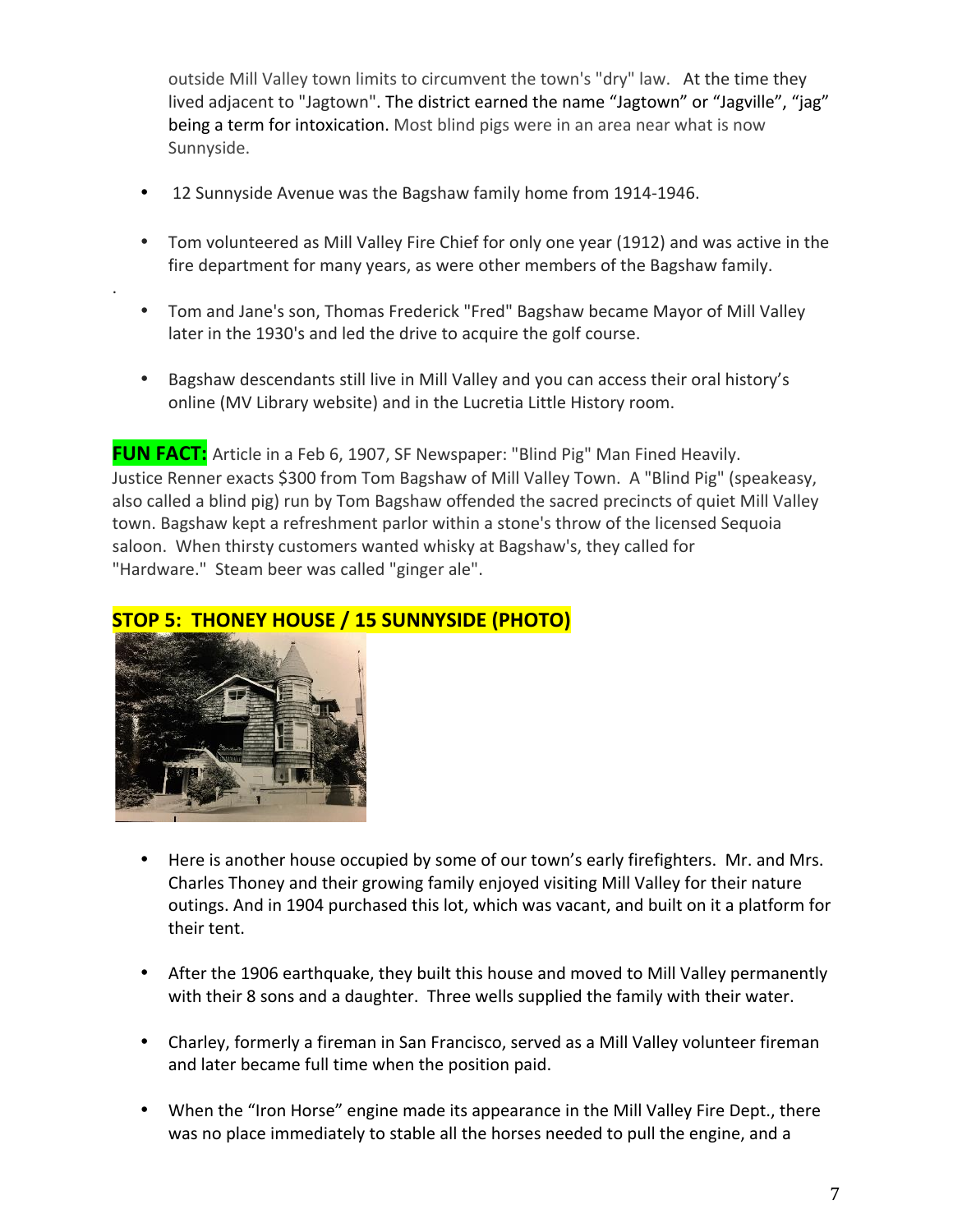stable was temporarily built in the backyard of this house. In time the stable became a cottage where some of the boys lived for a while.

- The Thoney's son, Clinton, was appointed Mill Valley Fire Chief in 1929, the year of the disastrous fire. He'd only been chief one day before the 1929 fire broke out.
- Three of the Thoney's sons, Franklin, Emmanuel and Vollmar, all worked on the railroad.
- Grandson Noel Thoney was a Walk into History Guide for 30 years, prior to his death in 2010.

### **Continue down Sunnyside, cross at crosswalk to the Shopping Center and go on** *to the bus stop on Miller Ave. Stand to the right of the mosaic.*

#### **STOP 6: THE MOSAIC WHEEL, near bus stop. A TRUE MILL VALLEY TREASURE! (PHOTOS)**



#### **Japanese in Mill Valley:**

- A Japanese family, who were relocated during WW2 to an internment camp in Southern California, first owned this land. As a result of their internment they lost the rights to their property.
- Census records indicate that in *just one day* over 37 Mill Valleyians of Japanese decent were bussed out of Mill Valley and relocated. Sadly, this kind of thing occurred up and down California and other coastal areas.

#### **Manny Gomez:**

- The property was then acquired by Manual (Manny) Gomez who moved to Mill Valley in 1926. Manny built this mini shopping center in 1956. He constructed two buildings instead of one in order to preserve redwood trees.
- Unfortunately, the trees were cut down anyway.
- As an artistic touch, Manny commissioned artist **Alfonso Pardinas** of Mexico and Mill Valley (Panoramic Hwy), to create this mosaic wheel.

#### **Alphonso Pardinas:** (show photos)

• Pardinas was described as a " very arty, very original, very 60s."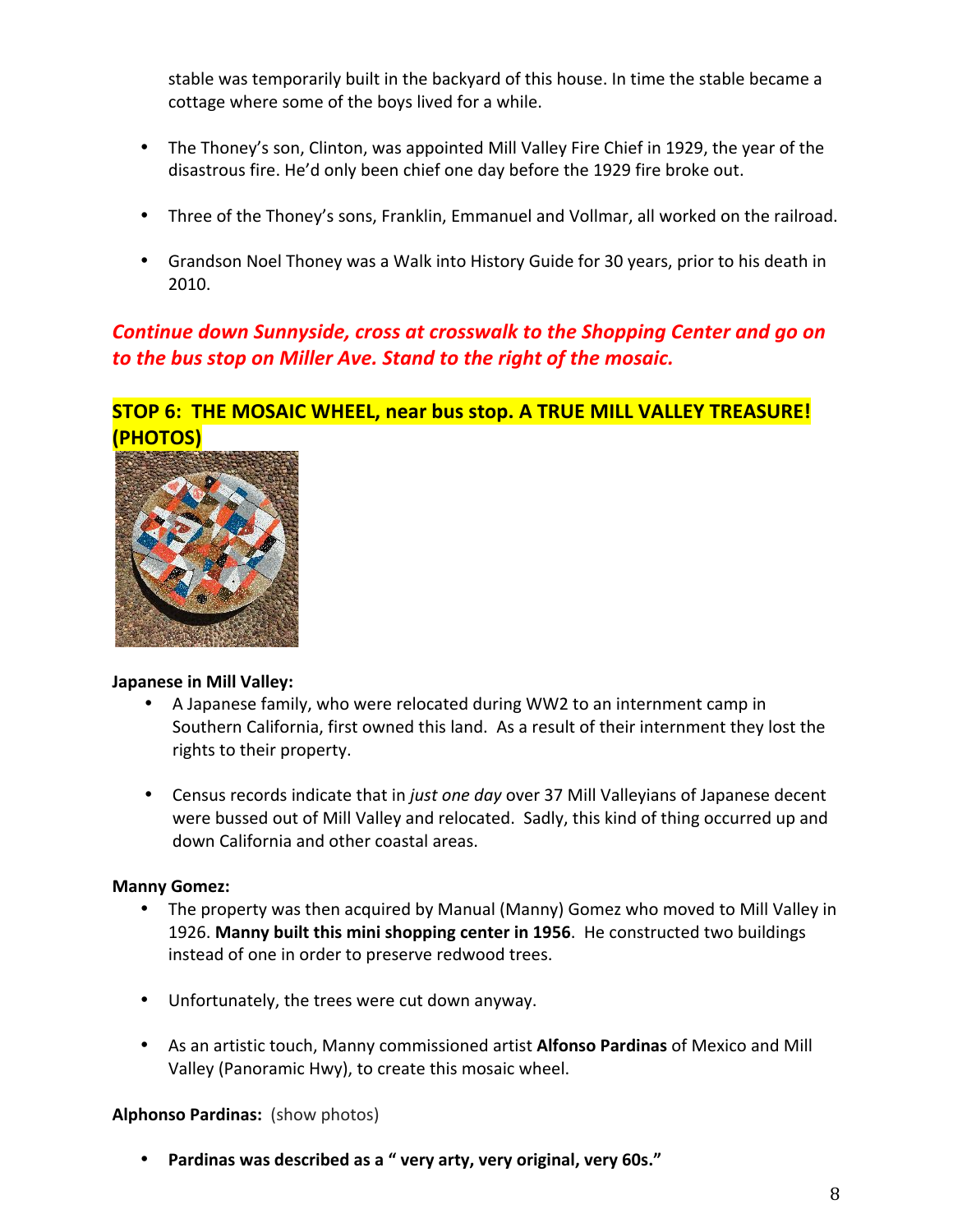- He was at the center of the San Francisco Bohemian scene, collaborating with many local artists-(Beni Bufano and Jean Varda, as well as Eichler architects, Bob Anshen and Steve Allen.)
- From the mid-1950s until his sudden and mysterious death in 1975, his firm, Byzantine Mosaics, installed glass tiles in intricate patterns in BART stations, banks, office lobbies, restaurants, and homes throughout the Bay Area and in Southern California.
- Pardinas was the most prolific of the BART artists in the 1960s, creating work in at least six stations. Yet nowhere within the BART system does Pardinas get credit for his artwork. (Lake Merritt, El Cerrito Plaza, El Cerrito Del Norte, Union City, Lafayette, and MacArthur.)
- Pardinas often collaborated with other artists. **The pattern of this modern art treasure was designed by Carlos Merida**, a Guatemalan, whose studio was in Mexico. It was designed to require very little upkeep and to last "5,000 years!".
- Architect and building contractor Leonard Cahn installed the artwork on the stone studded concrete slab.

### Use crosswalk to go across Miller Avenue to Ravencourt. Stop in the parking lot *near the entrance.*



#### **STOP 7: RAVENCOURT / 42 MILLER**

- George Dillman originally purchased the lot for \$800 in the auction of May 31, 1890. Eventually, the property was enlarged to include the lot next door. The house, Ravencourt, was built in 1902 for George Paul Dillman, his wife Eliza Dillman and their daughter, Millie.
- The Black family owned Ravencourt from 1930's-1973. Mrs. Myrte Black was a schoolteacher and her husband, James, a draftman, Mrs. Black said Ravencourt was so named because of the ravens that nested there.
- Mrs. Black loved trees. A 1956 document described how she asked City Council to pass a resolution of policy with regard to any future development of her property. The document states that in the future should she and Mr. Black develop their property commercially, "they do not wish any of the redwood grove destroyed to make room for off-street parking of customer cars". (Obviously she had reason to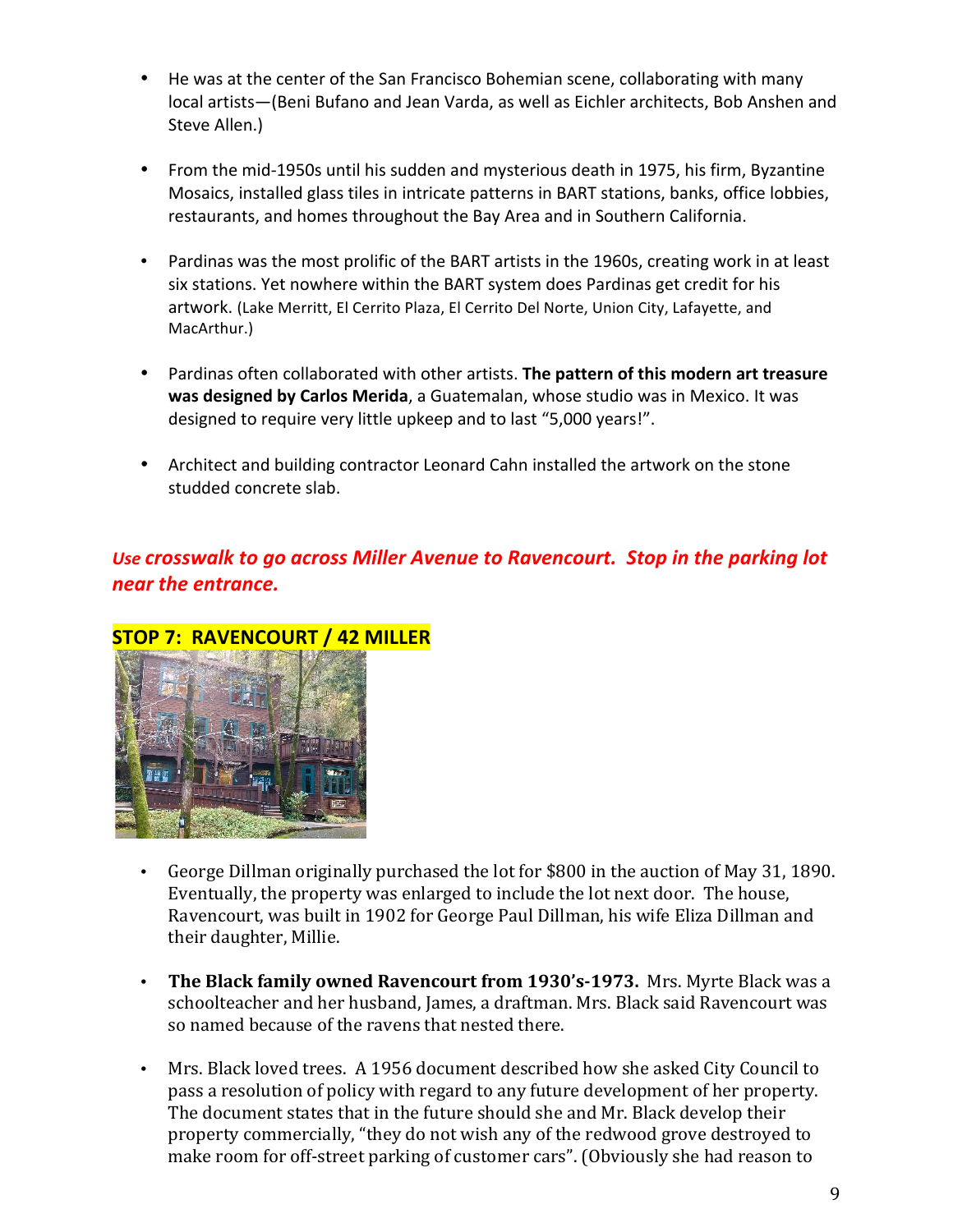worry since she'd probably seen the trees across the street on Manny Gomez's property removed.)

- In 1967 a city plan for downtown, called the "701 Plan," proposed using much of the Black property for a city parking lot. Mrs. Black, then a frail old lady, appeared at the City Council meeting on a cold rainy night to "speak for the trees," as she said.
- In November of 1971 Mrs. Black was raking leaves on the roof of her garage and suffered a fatal heart attack and fell off the roof. She was 82 years old.
- Ravencourt was purchased and turned into offices in the 1970s. It is much the same as it was originally, but there has been extensive renovation inside, although it definitely retains its old charm.
- Lucretia Little had hoped that the new *Mill Valley Library* could go on the site, as it was central and offered parking in the curve of the street. (We'll talk more about the Mill Valley Libraries later in this walk.)
- Ravencourt is now the law office for Attorneys Mark Chavez and Jon Gertler, who purchased the property under the very specific stipulation that the trees would never be cut. *(A good time to add about how cool and quiet it is under the trees!)*

### *Walk to Stairs at the back of the parking lot behind Ravencourt.*

#### **STOP 8: TALKINGTON STAIRS**

*Mill* Valley was once known as 10,000 steps hung on the side of Mt Tamalpais.

- In 1889 The Tamalpais Land & Water Co. hired engineer Michael O'Shaughnessy to lay out roads, lots, pedestrian paths, and step-systems for what the developers hoped would become a new city.
- Rather than build our city in a grid-like fashion, as was common in that day, O'Shaughnessy designed our town in accordance with the topography of the area.
- Part of his design was a network of stairs and lanes that have been named "Steps, Lanes and Paths" or "SLPs." They occur all over the city and were used by citizens to easily move up and down the hillsides and between streets, and these became evacuation **routes in case of fire.** These stairs are included in the original map of the first SLPs.
- In 2002, Victoria Talkington began a revitalization of the steps, lanes and paths, which had become largely ignored and forgotten. The initial vision was simple: "Mill Valley's extensive network of public paths will be restored for public use and enjoyment."
- Victoria and a team of volunteers archived, logged, and registered with the City of Mill Valley more than a hundred of the original SLPs. The city agreed to maintain, rebuild, and re-open many of the paths. Simultaneously, a map was drawn and sold to the public, highlighting the open paths, and paths for future re-opening and rebuilding.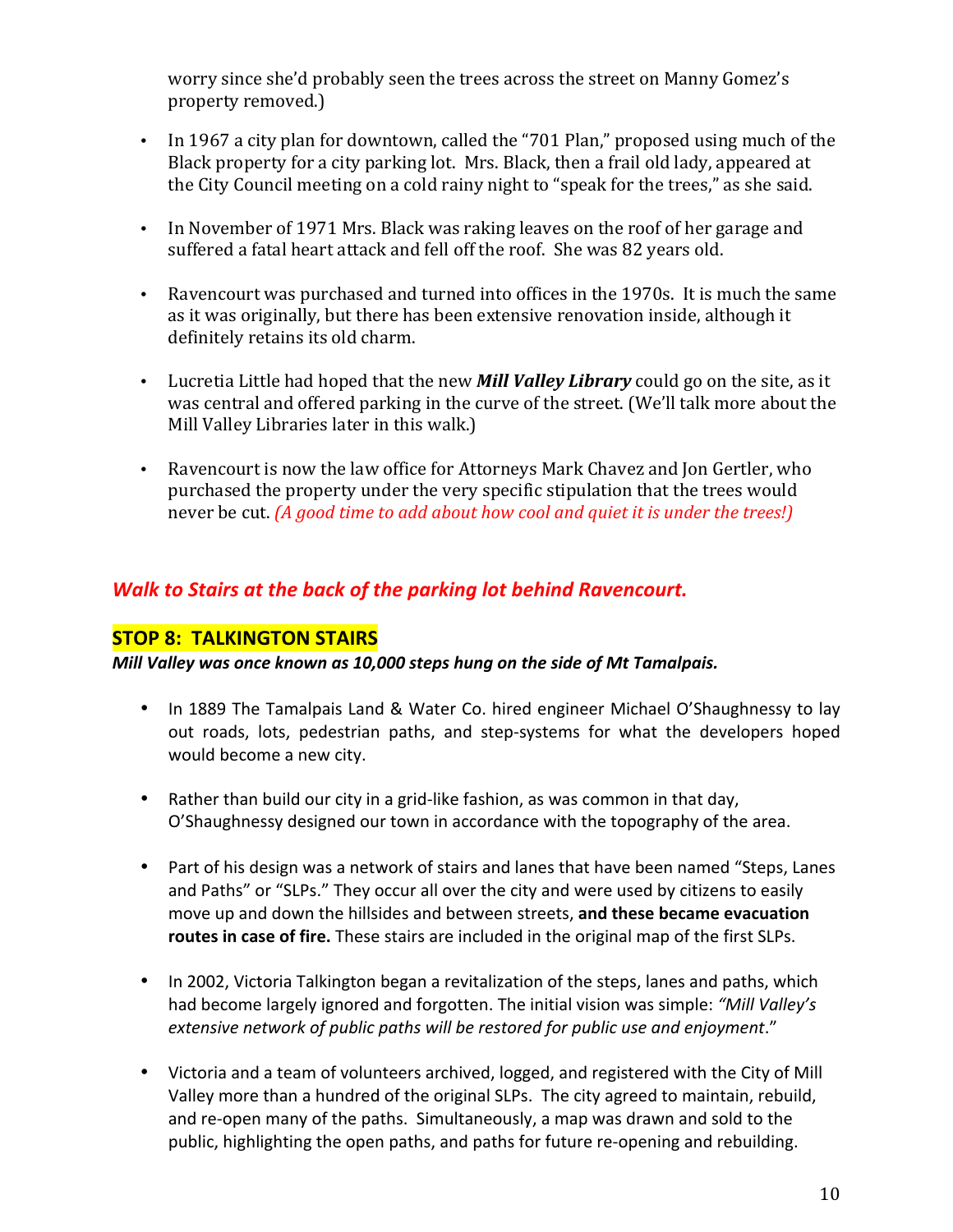- Although these stairs are in our towns first map (1889) in 2002 they were named Talkington Stairs in honor of Victoria's efforts.
- However, over time, some of the paths had been obstructed by private property owners, whether knowingly or not or fallen again into disrepair. Fortunately, through the determined activism of Victoria accompanied by a groundswell of support from the community at large the City of Mill Valley adopted new policies and actions to ensure that such existing encroachments are addressed, and future ones prevented.
- It was Attorney Mark Chavez, the attorney who owns Ravencourt who represented Victoria in the lawsuit against the city, which was settled with resolutions and actions by the city in March 2017.
- We are fortunate to live in a community where, for many decades, activists have worked tirelessly to preserve our city's unique qualities, and where the city government listens and supports these efforts.

**FUN FACT:** In 2010 Victoria Talkington was voted citizen of the year!

### **Continue up Miller toward Throckmorton. Stand in front of "The Goods" store.**

### **STOP 10: EQUATOR COFFEE/ 2 MILLER – Refreshment Station - coffee samples.**



*Point out outside tables and plaque.* **Plaque reads: "These railroad rails date back** to 1915 and 1918. Excavated from an old track off highway 37, they serve as a reminder of the railroad's significance in downtown Mill Valley's history. The last passenger train rolled out of the Mill Valley Depot across the street *in 1940."*

\*Notice stools designed like bike seats to honor the influence of mountain biking in Mill Valley's history. 

### **Cross Throckmorton Avenue toward Vascos; take left to Throckmorton Theater.**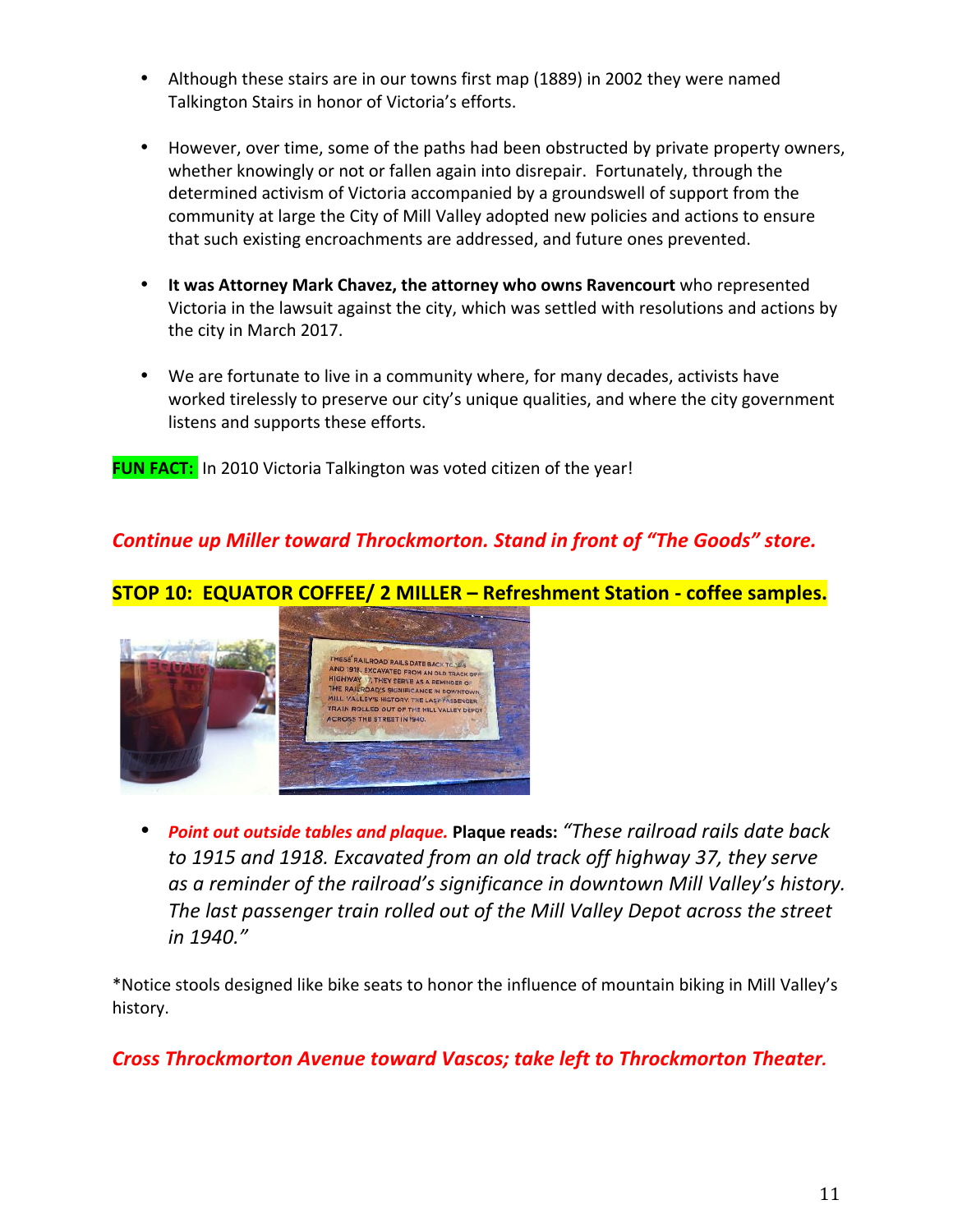### **STOP 11: THROCKMORTON THEATER / 142 THROCKMORTON: (PHOTO) (Enter if possible)**



- This building was called the **Hub Theater when it was built in 1915** as a theater showing live vaudeville acts and even a performance by Charlie Chaplin. The musical accompaniment of silent movies shown at the theater was in the capable hands of Hattie Thompson at an electrically powered organ.
- Admission to a Saturday Matinee cost 5 cents. The showing included a Wild West Serial. It closed in 1929 when the Sequoia Theater opened with "talkies."
- In 1952, the Odd Fellows Temple (IOOF Lodge #399) purchased this building. In 1976, the auditorium was used for Saturday Night Movies featuring foreign films. The Mill Valley Film Festival has its roots here.
- In 2003, Lucy Mercer opened the 142 Throckmorton Theatre as a multi-genre performing arts center under these founding principles. *(Point to list.)*
- Lucy's eclectic, high quality programming today attracts over 50,000 people to the nonprofit theatre each year. It has become a favorite venue among performers of all stripes for artistic experimentation and collaboration.
- **Jules Mersfelder painted a scene of Mount Tamalpais in 1917**. The painting hung in City Hall for many years but was damaged either during the moving or storage of it before being placed here. Steve Coleman, the theatre's set and scenic designer, restored it. It is visible from the Theater's staircase.
- The lobby of the theatre is often open in the afternoon when other art is on display.

### *Walk to the corner of Throckmorton and Madrone; turn right on Madrone*

#### *If people ask about the mural:*

The mural was painted by local artist, Zio Ziegler. He was born in 1988, the son of Banana Republic founders Mel and Patricia Ziegler. He studied art at Brown University and the Rhode Island School of Design, and graduated with a BFA in Painting from RISD in 2010. His work is found throughout the US and internationally. Additional murals in Mill Valley can be found in Tam Junction and on the Sequoia Theater wall.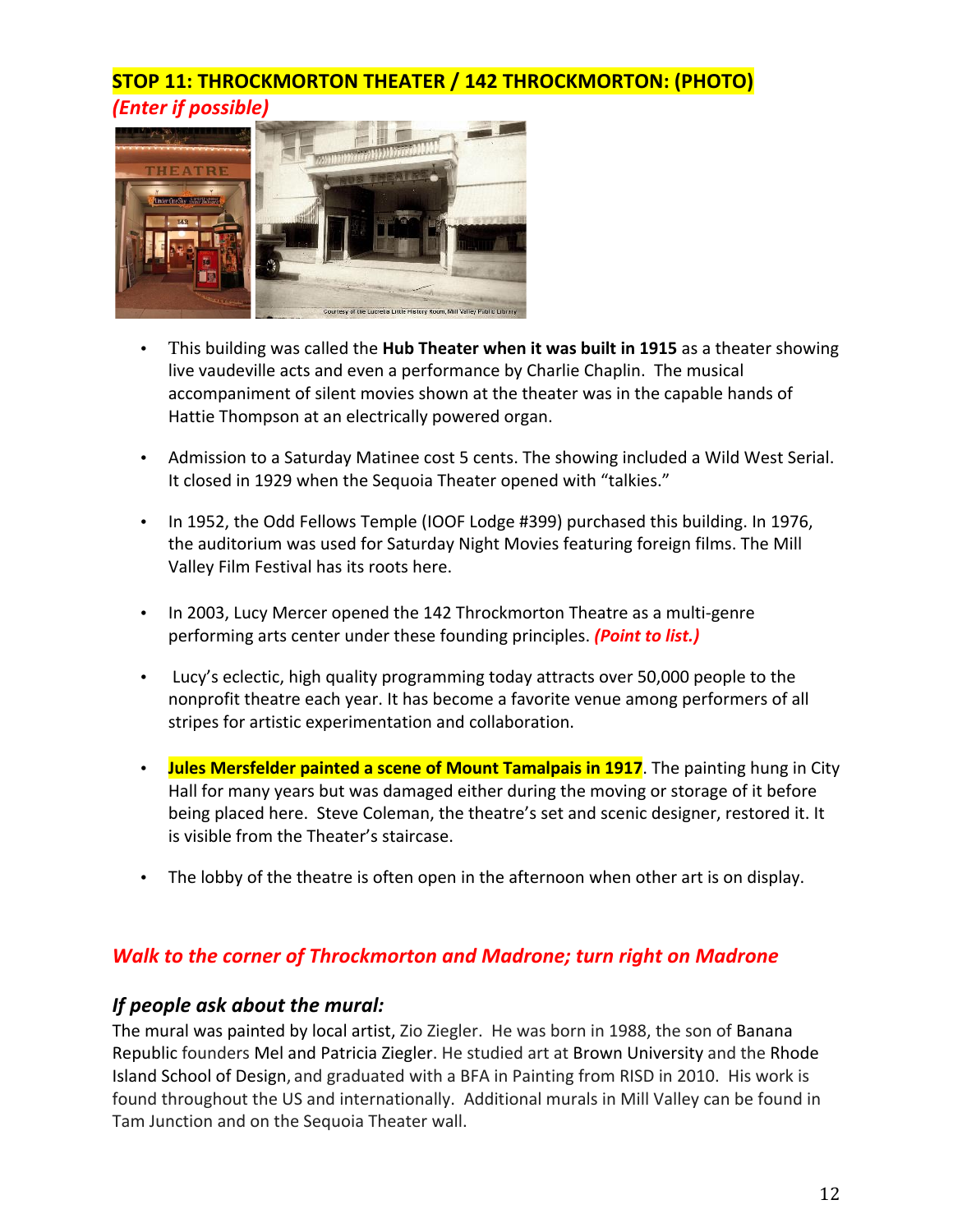*Walk up to Lovell Avenue on the right side of Madrone; stop at the corner.* **STOP 12: THE OLD CARNEGIE LIBRARY / 52 LOVELL**



- Mill Valley's first public library was based on a private collection of over 750 volumes belonging to the Outdoor Art Club, a woman's group dedicated to "preservation of the natural scenery of Mill Valley and the surrounding country" and other community inspired actions. The City's first librarian was Lillian Gardner, youngest daughter of Mill Valley pioneers Jacob and Annie Gardner.
- In 1908 the books were donated by the Outdoor Art Club to the City, which housed them in temporary location.
- A **Carnegie library** is a library built with money donated by Scottish-American businessman and philanthropist Andrew Carnegie. He started US Steel, the largest steel company in the US.
- A total of 2,509 Carnegie libraries were built between 1883 and 1929, including some belonging to public and university library systems. 1,689 were built in the United States, 660 in Britain and Ireland, 125 in Canada, and others in Australia, New Zealand, Serbia, the Caribbean, Mauritius, Malaysia and Fiji.
- By the time the last grant was made in 1919, there were 3,500 public libraries in the United States, nearly half of them built with construction grants paid by Carnegie.
- The Carnegie Library was contracted in August 1910. Architect C.H. Russell designed the building; Robert Tros was the builder.
- This library closed in 1966 after the "new" library was built next to Old Mill Park. The Carnegie cornerstone is on display in the History Room of the new library. You will find old bricks on the steps near this building that have the Carnegie stamp on them.
- Subsequently this was converted to a private home. The garage in front is an addition to the original structure.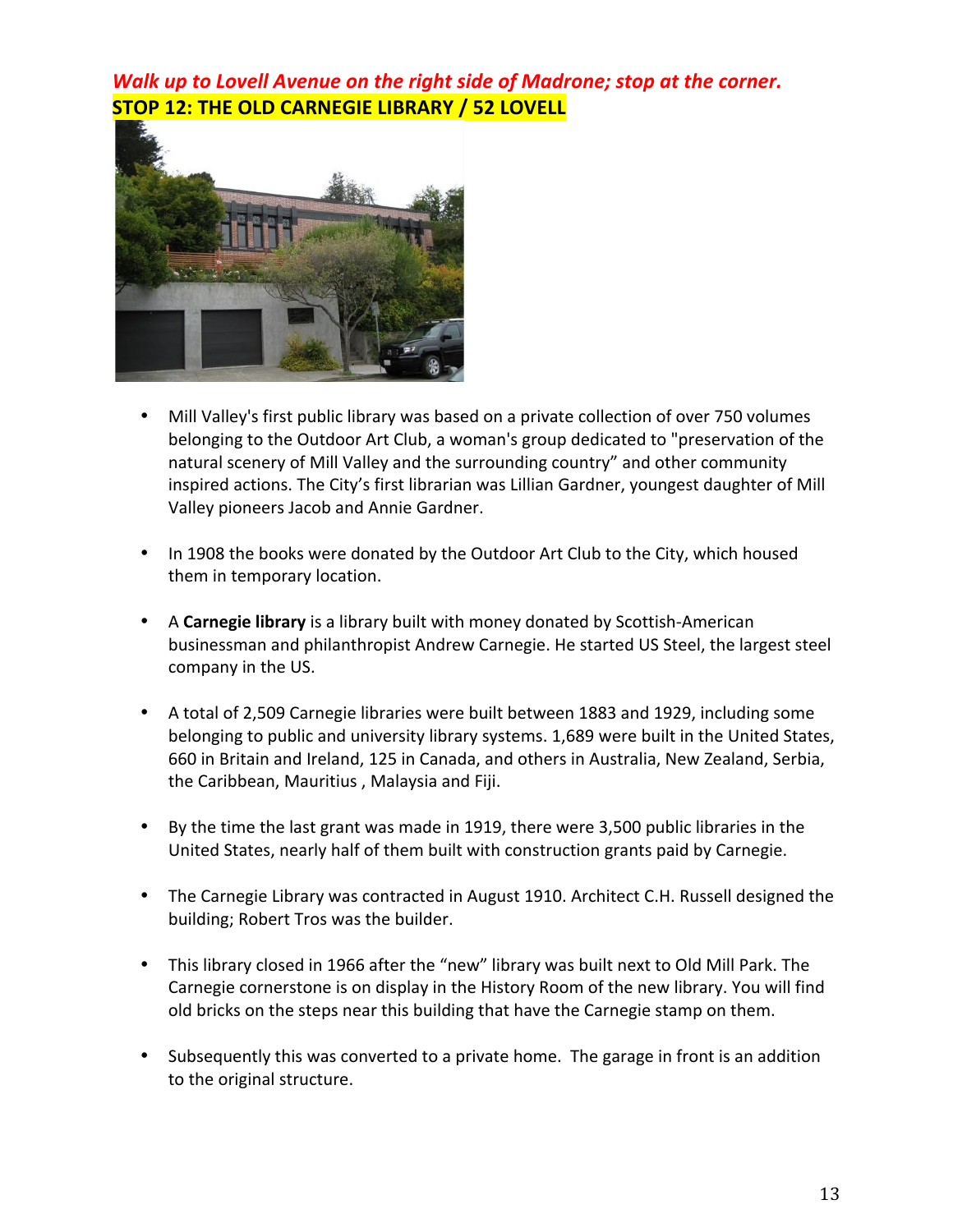

When steel magnate Andrew Carnegie began donating part of his fortunes to new libraries across the country, a new brick plant was being erected in Corral Hollow Canyon, about 10 miles southeast of Tracy, in San Joaquin County, California. Four miles west of the brick works were the Tesla coal mines, where owners John and James Treadwell had supplied the much needed fuel to Californians since 1896. Now they were to realize the economic value of clay abundantly adjacent to the steeply dipping coal beds. The Treadwells found the fire clay, gray clay, and kaolin to be excellent for making brick, sewer-pipe, and refractory products. This was fortunate for the Treadwells at a time when coal was losing the fuel market to oil. Carnegie bricks were used in this building and adjacent SLP. The Carnegie stamp appears on the distinctively light colored bricks.

The Treadwell company name honored the great industrialist and philanthropist who was greatly admired by the men.

### *Point out SLP to the right of the building. Carnegie bricks. Walk back toward town on Lovell. Cross Bernard Street to the McInnes House*



# **STOP 13: MCINNES HOUSE / 21 LOVELL**

- This property was purchased at the 1890 auction, and John and Elizabeth (Eliza) McInnes built the house in 1891, likely as a duplex. House is a cruciform and originally faced downtown.
- John McInnes, also a Jagtown saloon owner as well as a local builder, purchased almost the entire block surrounded by Throckmorton, Bernard, Lovell and Corte Madera, as well as lots in Blithedale Canyon. In 1896 Construction of the Mt Tamalpais Scenic railway began.

"Trouble in Mill Valley: The California Construction Company Is ordered to Spare a Tree- The *McInneses Prepared to Protect their Property at Any Cost" (SF Call 1896 – March 12)* 

*Faced* with construction of the MV and Mt Tam Scenic Railway on a portion of his Canyon property, McInnes secured an armed band of men to halt construction and halt the removal of *one of his trees. (Again with the trees!)* 

Superintendent Graves threatened to bring suit against McInnes for delaying the work. *McInnes* and *his son, both carrying weapons stood their ground. O'Shaughnessy's jumped into* the debate in defense of McInnes and instructed the local constable, E.E Gray to arrest any man in the employ of the mountain road or California Construction who attempted to plow up or in any way interfere with the road in front of his property. Eventually a meeting of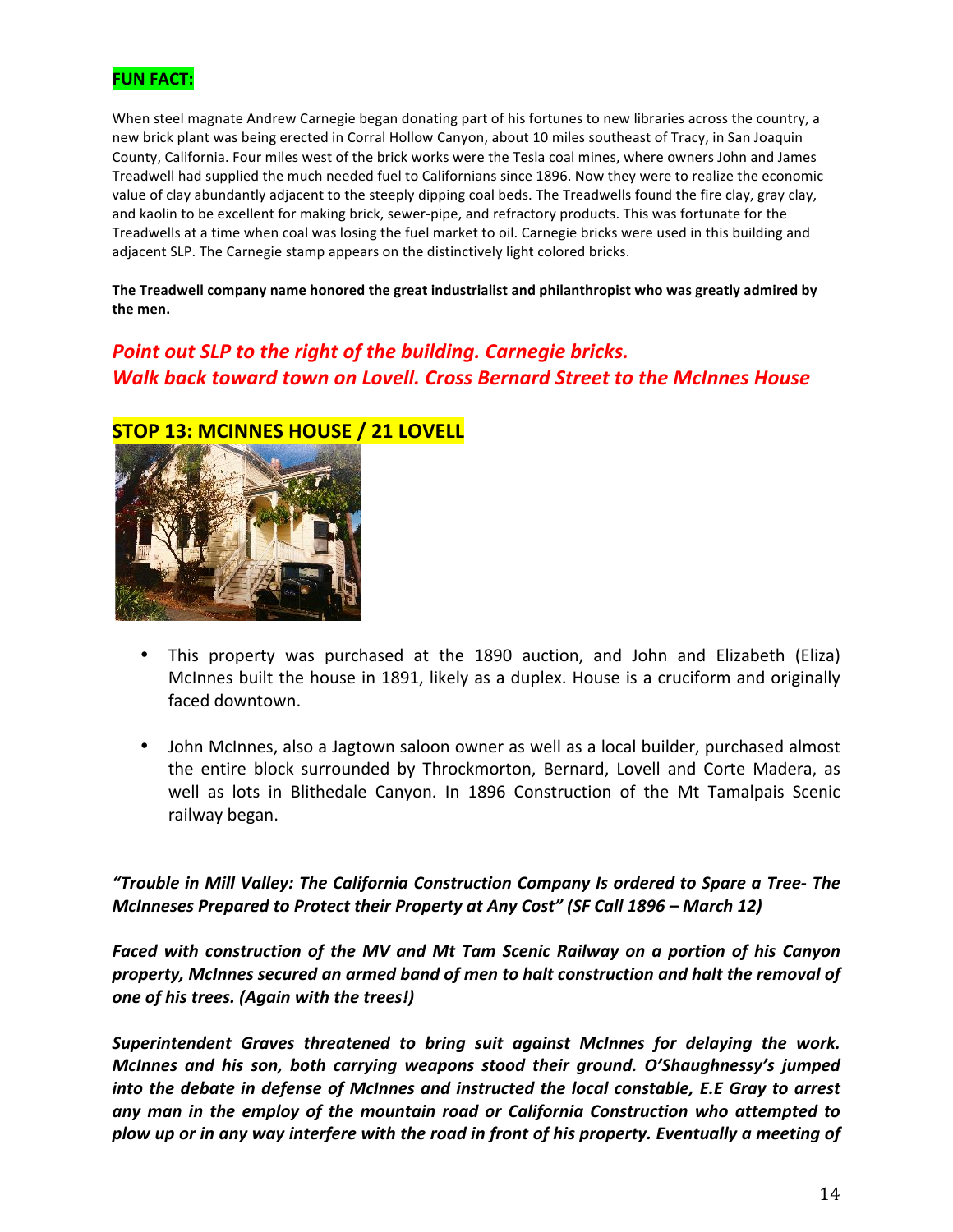Corte Madera Ave. property owners was held in O'Shaughnessy's SF office to create a local property owners coalition called the "Mill Valley Property Owner's Association".

*Armed now with legal advice, the group challenged the Scenic Railroads right to occupy local* streets without the consent of the people residing nearby.

All the while, the McInneses had been standing quard on their property. *When, again, workers attempted to plow the road in front of their property, Mrs. McInnis ordered the man away.* Ignoring her he started up his horses intent on cutting through the *street.* 

*Mrs. McInnes grabbed the handles and overturned the plow.* If you were a man," said the fellow, "I would thrash you." "Oh, no you wouldn't." replied the lady "If I was a man you would run away!"

The dispute was eventually settled, and McInnes accepted stock in the Railway Company in exchange for his property in Blithedale Canyon.

*He also gave permission for the railroad to run through his "downtown" property (Throckmorton to Lovell at Corte Madera.) His attitude had changed so completely that he* rode on the first car to take materials to a section of the track on the Cushing property in the *canyon.*

- In 1903, the house was sold to Joseph Helen.
- In 1926, the heirs of Helen leased the property to the Andos, a Japanese family, who operated a laundry and catering business here, while living upstairs.
- The Andos were some of the Japanese people living in Mill Valley that were interned during WW2.
- New owners purchased the house in 1988, and began restoration in 1989 to preserve the style and charm of the Queen Anne cottage.

*Walk down Bernard to Throckmorton. Take a left at the Keystone Building (owned by the Kent family) and walk toward the Bank Of America. Look down to* see the manhole cover. Point out Tony Brabo stamp on the at the corner.



### **STOP 14: N. C. W. Co WATER MANHOLE (OLDEST UTILITY COVER IN TOWN)**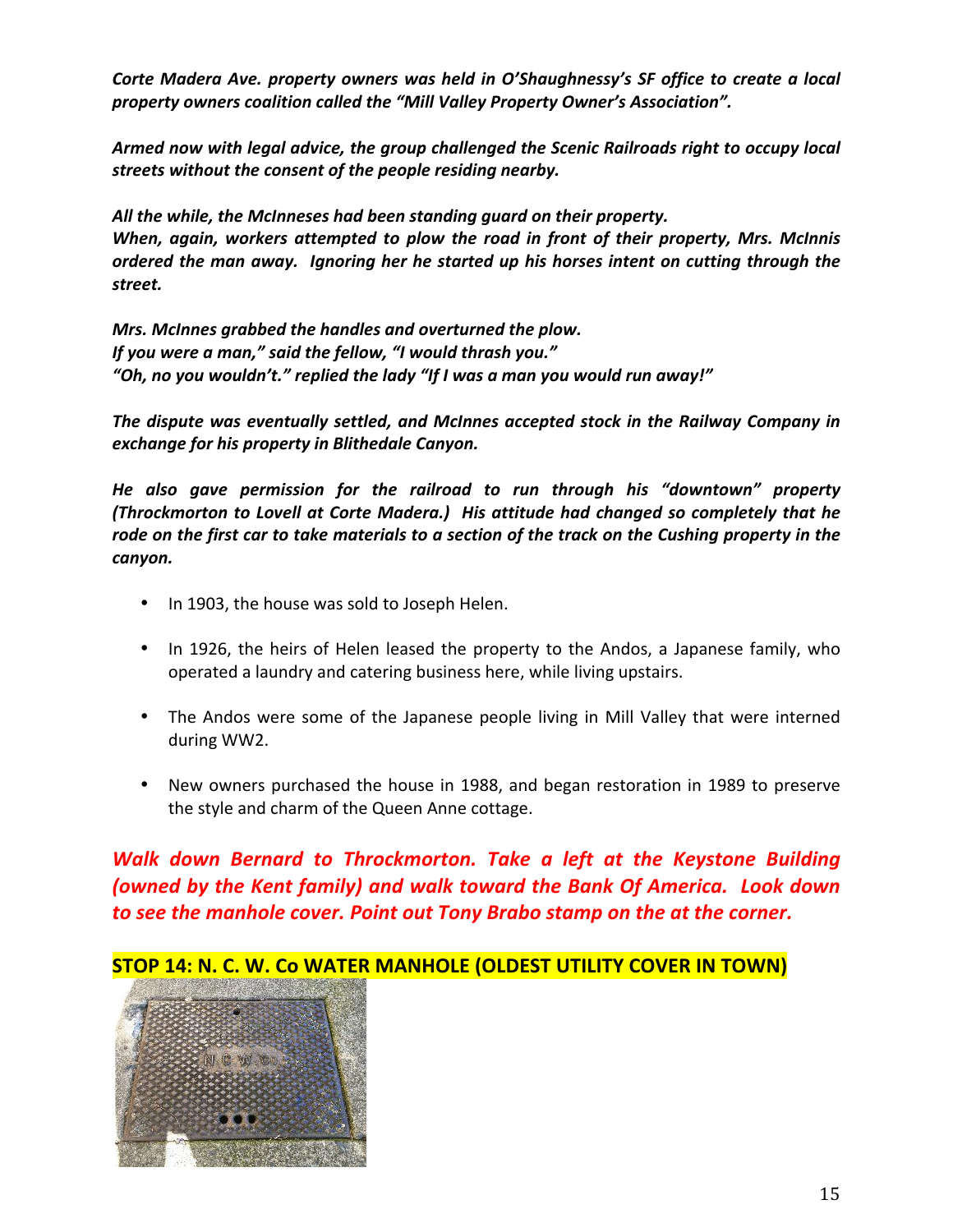- In the early part of the 20<sup>th</sup> century, as the populations of Marin's towns were growing, the struggle for an adequate water supply grew more intense. The Tamalpais Land and Water Company and its successor, the North Coast Water Company (1903) had developed a water supply for Mill Valley. Fierce competition grew between the towns of Sausalito and Belvedere for a limited water supply.
- Both towns made bids for water from an expanded system to be provided by the North Coast Water Company. In 1904 Belvedere out-maneuvered Sausalito when the Belvedere Land Company signed an agreement to receive water from the North Coast Water Company.
- William Kent effectively ended the water wars in 1912 with the development of the public Marin Municipal Water District. Much to its credit the MWWD adopted a policy of prohibiting development in favor of "fostering recreational use of its large property with the primary purpose of supplying uncontaminated water" and thus helping to preserve the natural beauty of the mountain.
- This utility cover likely was installed at the time the Bank of Mill Valley (now the BOA) building was constructed in 1911, and stands as the last vestige of the North Coast Water Company

### *Walk past Bank of America. Left on Corte Madera Ave. Walk past Sweetwater,* **take crosswalk to the Fire Station.**

### **STOP 15: MILL VALLEY FIRE STATION and MEMORIAL ROCK A** ) Fire Station with viewing of antique fire engine.



**Fire Station info provided by Fire Chief Tom Welch who will be stationed at the Firehouse.** 

**B) Memorial Rock** 



**Dedicated by the citizens of Mill Valley -1953. "In memory of those who gave their lives in defense of their country."**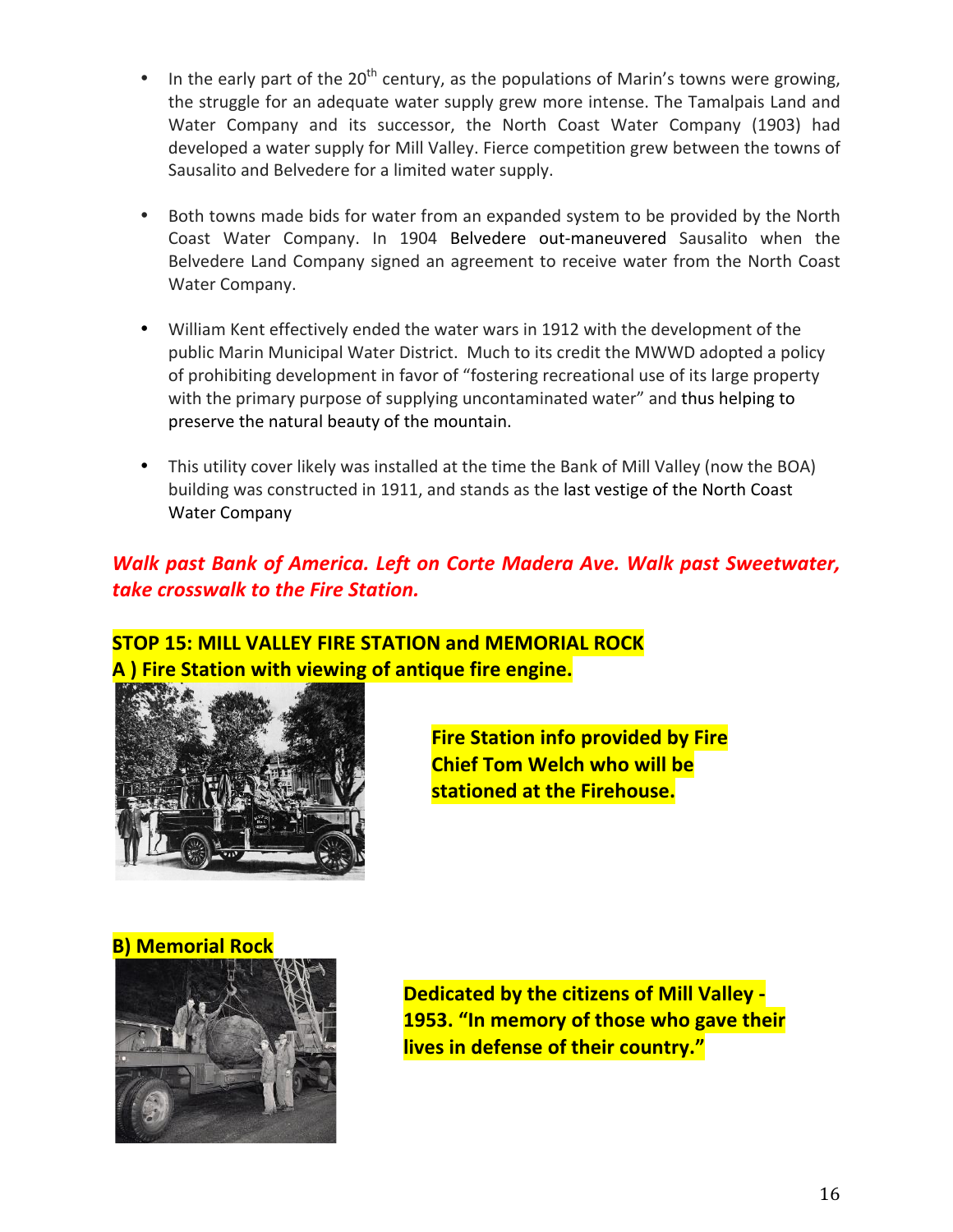**Where did the beautiful red chert rock, estimated to weigh nine tons, (18,000 lbs) come from and how did it get to its current site?** 

- This chert rock came from Wolfback Ridge, above Sausalito.
- After a period of extended rain, the rock rolled down the hill, blocking Highway 101 near the Waldo Tunnel (now the Robin Williams Tunnel). Concrete contractor Tony Brabo of Mill Valley was hired by the California Highway Patrol to remove it and with considerable effort, managed to lift the rock on to a flat bed truck.
- To the delight of the CHP, Mill Valley City Manager Allen Almquist suggested that the rock be transported to Mill Valley's City Hall by volunteer fireman. Under the watchful eye of Mr. Almquist, Tony placed the rock in front of City Hall.
- And what about Tony? Tony and his wife Mary were both born in Mill Valley, and at the ages of 17 and 18, on July 3,1929, they eloped and married in Alameda, where they then nervously watched the smoke from the Great Fire on Mt. Tamalpais which spread almost to the center of Downtown Mill Valley before the winds shifted.
- In 2011, a few weeks after celebrating their 82nd wedding anniversary, Tony Brabo passed away at the age of 99. His dear wife Mary passed away a few weeks later at the age of 100.

**FUN FACT:** The large bell standing outside of city hall is the bell that was used to call volunteers to a fire.

### **Walk to Mill Valley Market. Stand or sit on benches under the sign.**



#### **STOP 16: MILL VALLEY MARKET** / 12 CORTE MADERA AVE. - Refreshment Station.

- **Mill Valley Market** has been family-owned and run for four generations. It is presently owned by brothers, David and Doug Canepa. Doug Canepa feels he is the caretaker of a Mill Valley institution (his family's store).
- There has been a "Mill Valley Market" in Mill Valley going back to 1907 or earlier. The market had been at two locations before moving to its present location in 1955. The first location was on Throckmorton west of Lytton Square (site of the Mill Valley Inn now) and in 1929, when Frank Canepa took over ownership, Mill Valley Market was located at 118 Throckmorton. (1929- 1955). **(Photo)**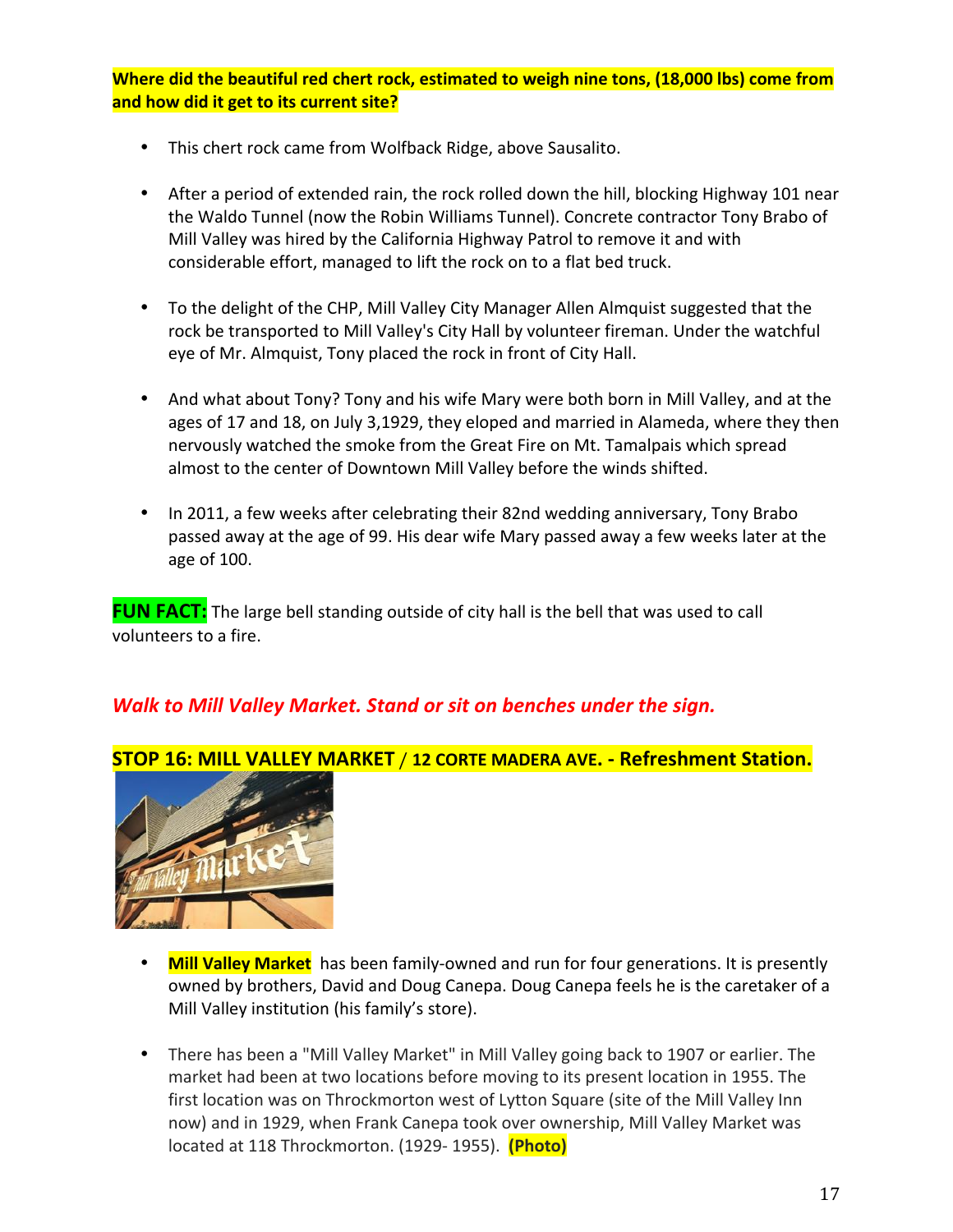#### **Frank Canepa and the 1929 fire:**

**July 4<sup>th</sup> 1929,** Mill Valley Market opened when Franco (Frank) Canepa came from SF to his new MV store in a truck full of produce to open his store at 118 Throckmorton Avenue. Dressed in suit and tie, he was promptly drafted to fight the fire that threatened the town, dressed as he was. But he always said it was ok because he was fighting the fire next to another Italian man and they could converse in their native language.

#### **FUN FACT:**

#### **CANEPA ACTS OF KINDNESS:**

- The granddaughter of a woman who lived in Muir Beach During WW2 told Doug about how her grandmother would walk to the store, and Frank Canepa would save special handled bags for her to carry her groceries home (handled bags were very rare at this time.) The grandmother really loved the store for this special consideration extended to her and many others.
- In the early 60s, a local man deserted his wife and 10 children. MV Market provided free groceries to feed the woman and her children for years.

# **~~~~We've saved the best for last! ~~~~** In conclusion of this tour we're going to talk about the place that is **truly the heart of Mill Valley.**

*Cross street at crosswalk near the MV Market benches and walk to the Plaza behind the Depot Cafe. There will be three stops in the Plaza. The first will be near* the center of the plaza under the trees near the circular benches so people *can sit down in the shade if they need to.* 

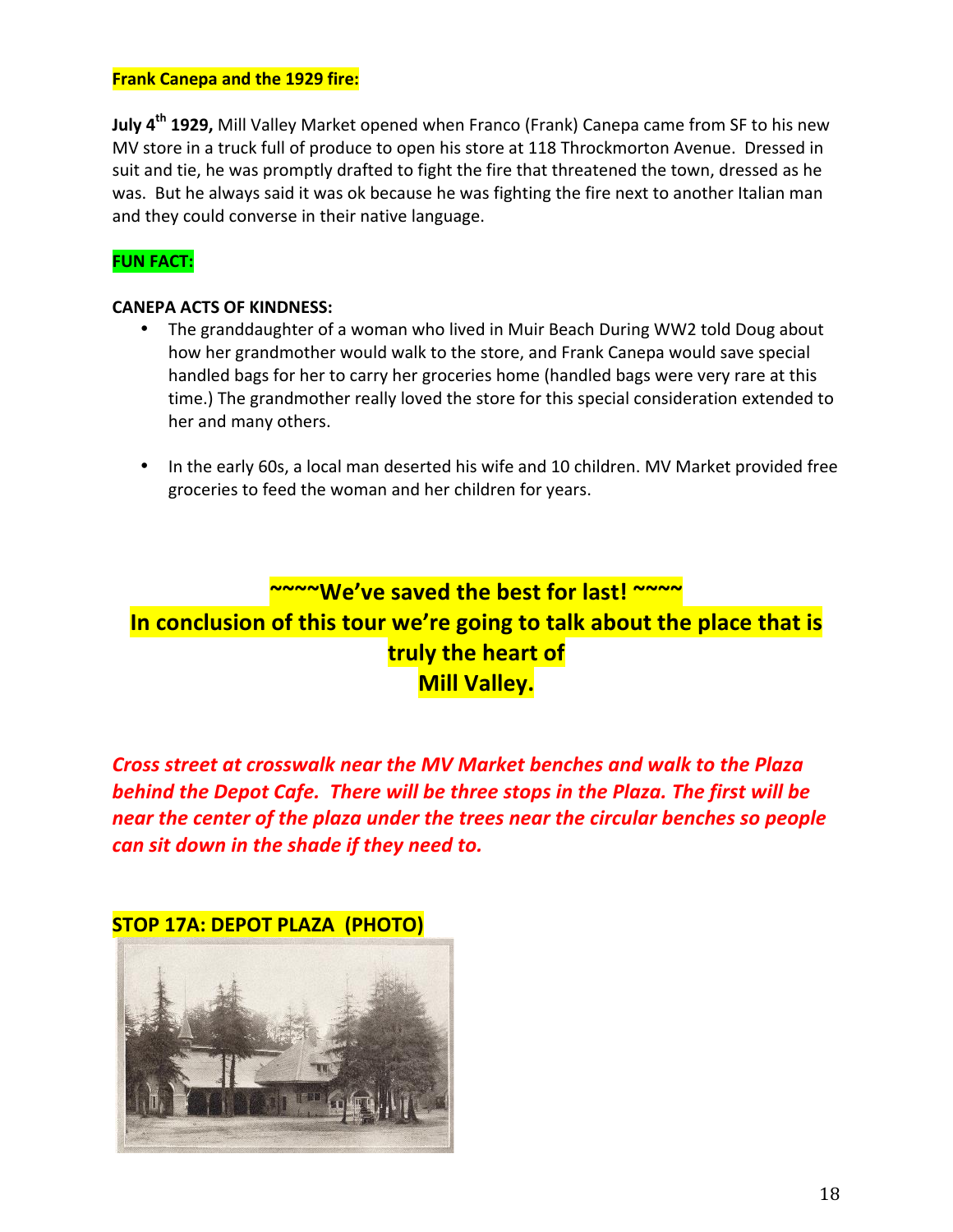- Completion of the branch railroad line into downtown in 1889 precipitated Mill Valley's birth. The 1890 land auction brought buyers who built houses and entrepreneurs who started businesses. The Mill Valley and Mt. Tamalpais Scenic Railway, which began service in 1896, gave Mill Valley worldwide fame and created a nexus point of gathering for locals and visitors, which has changed over time.
- Passenger railroad service ended in the early 1940s. Then this area was used as a bus depot and parking lot.
- The Plaza as we know it today was transformed by the unique vision of Dick Jessup, **architect, city council member and mayor**.
- Jessup was known for his ability to work as a team on his many building projects in Mill Valley. Originally downtown merchants opposed the idea of a plaza because they were fearful that with loss of parking, they would have fewer customers.
- Jessup spent a couple of years persuading the merchants that an attractive plaza would be an asset for them. The plaza was completed in 1982.

*Since then it's been known as "The Plaza", "Downtown Plaza", "Mill Valley Plaza", and the New Mill Valley Plaza".*

### *Walk to game tables near the south end of Plaza.*

#### **17B: GAMER TABLES**



- **Bill Graham**, a local the rock promoter for many famous Bay Area Rock bands, donated the tables to the plaza in the 1980s because the Plaza reminded him of Washington Square Park, in lower Manhattan, which was also a gaming Center. Graham had grown up in New York and had watched chess and backgammon players in parks, plazas and subway stations in the city.
- When MV leaders were beginning to discuss plaza designs in the late 1970-80s, "Graham (a Mill Valley resident)...walked in one day and said to Dick Jessup, "every plaza needs to have game tables." Graham paid about \$20,000 for the design and **installation of the game tables and benches.**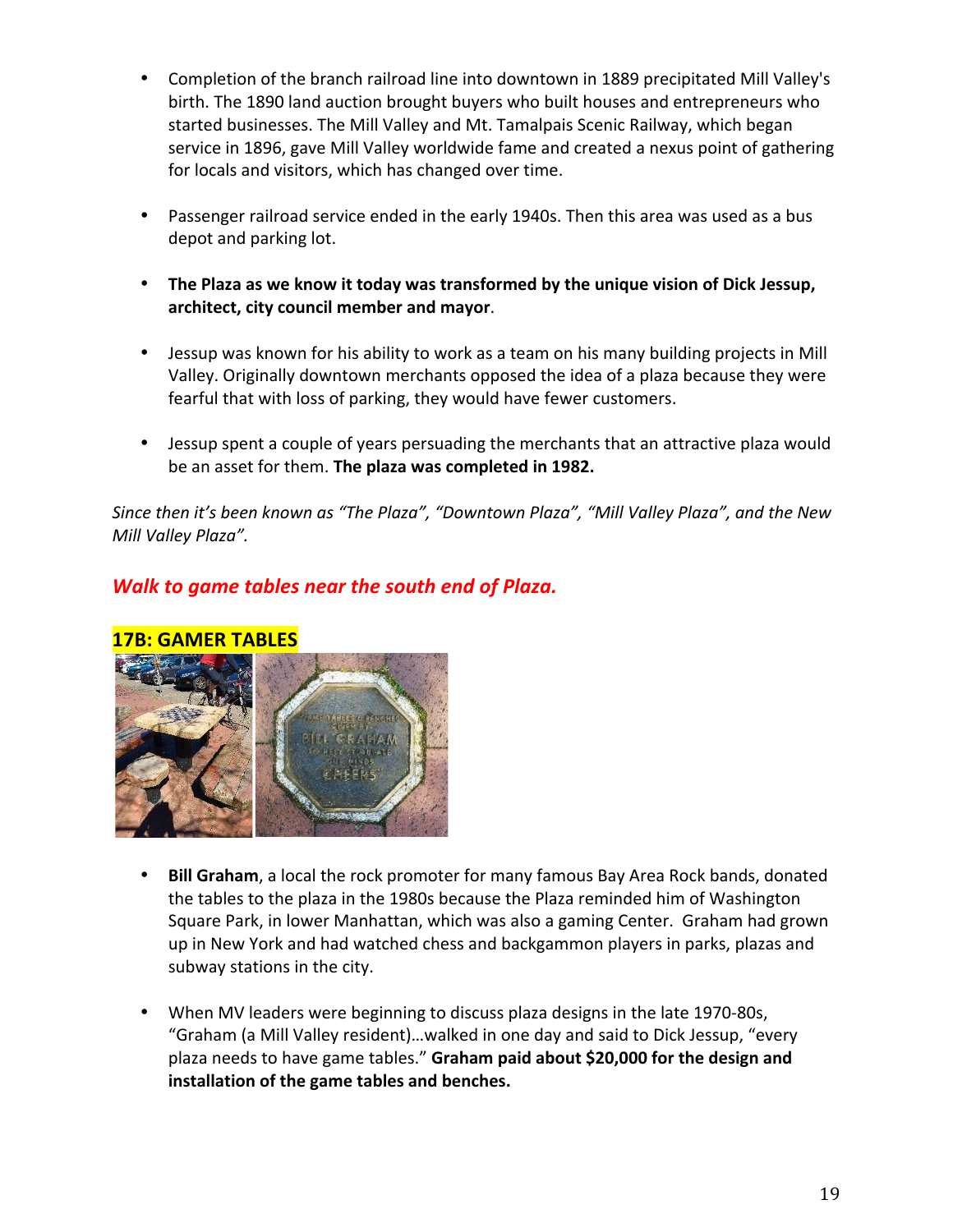- After Bill Graham's sudden death from a helicopter accident in 1991, the City installed a bronze plaque next to the tables in 1992, with an inscription that recognizes Graham for the gift, closing with "Cheers", as he had closed a note to Jessup in 1991.
- We have an active gaming community in Mill Valley with regularly scheduled tournaments. To learn more about this eclectic group of gamers look for Gamer Ambassador Hugh Fullerton's oral history online or in the Lucretia Little History Room.

## **Walk to the Clock near the corner of Miller and Throckmorton. Point out the bench** as you walk past.



- Benches like this were used at railroad stations (Mt Tamalpais and Muir Woods Railroad and the Northwestern Pacific) throughout Marin from 1918 to 1940.
- This is where Rita Abrams sat and composed the "Mill Valley" song. It was Christmas day, but she was Jewish and had been just taking a stroll, feeling lonely, and she sat down, looked up at Mt. Tam, and realized what a fabulous place she lived in.



### **STOP 17C: TOWN CLOCK - A matter of time! (PHOTOS)**

**Mill Valley's stately clock tower** stands in the center of town adjacent to the Depot Bookstore, at the corner of Throckmorton and Miller Ave. Historical landmarks such as this clock bring functional charm to our town, but they also hearken back to events that once loomed large in our town.

Recall when we first described the fire of 1929:

What began as a "this gray wisp of smoke" quickly "galloped" into a firestorm that spread like fingers of fog, some houses burned while the houses next door were saved."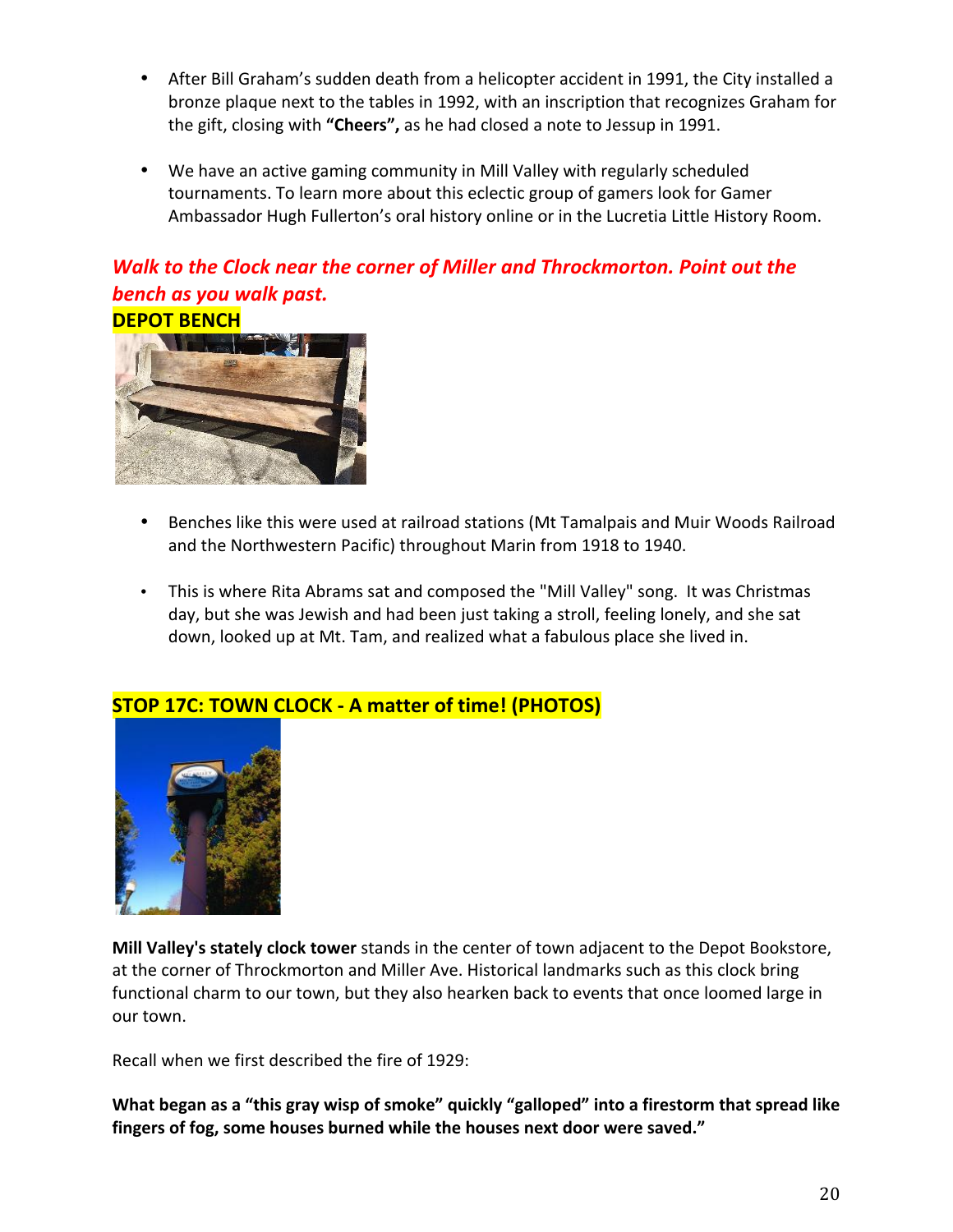- The 1929 fire raged for 4 days (July 2-5) and destroyed over 117 homes. Local volunteer fireman, townspeople, and even out-of-town visitors were enlisted in the desperate fight to save Mill Valley.
- Here in Mill Valley able men were literally lifted off their feet and pulled into trucks heading to the fire.
- As mentioned in the beginning of our walk, Mill Valley came together as a nexus of support for the firefighters.
- A hospital was established at the Outdoor Art Club. Sandwiches and coffee were served at Scout Hall. In all, over 4,000 civilians, soldiers, and professionals from all over the Bay fought the fire.
- Ultimately it was hard work and a change in wind that saved the town. But 2,500 acres had burned.
- To mark the fire and honor all that fought it so bravely, in August, just one month after the fire, the Mill Valley Association of Volunteer Firemen donated to the town of Mill Valley this beautiful 4-sided clock. However, frequent power outages caused the clock to malfunction.
- In this Marin Independent Journal photo from 1957, E.W. Bullard Sr. & Jr. sat at the base of the downtown clock, with baseball bats in hand, to "save the clock" after the City's public works director had announced "it would be junked" because its four faces couldn't keep the same time.



- This clock was recently renovated through efforts by the Outdoor Art Club and Mill Valley Chamber of Commerce (and some help from the city) and for the first time in years keeps excellent time.
- To truly appreciate Mill Valley's clock tower is to also have gratitude and appreciation for people and events that inspired its placement. (To read the inscription, point to the side of the clock that faces Equator Coffee and Teas.)